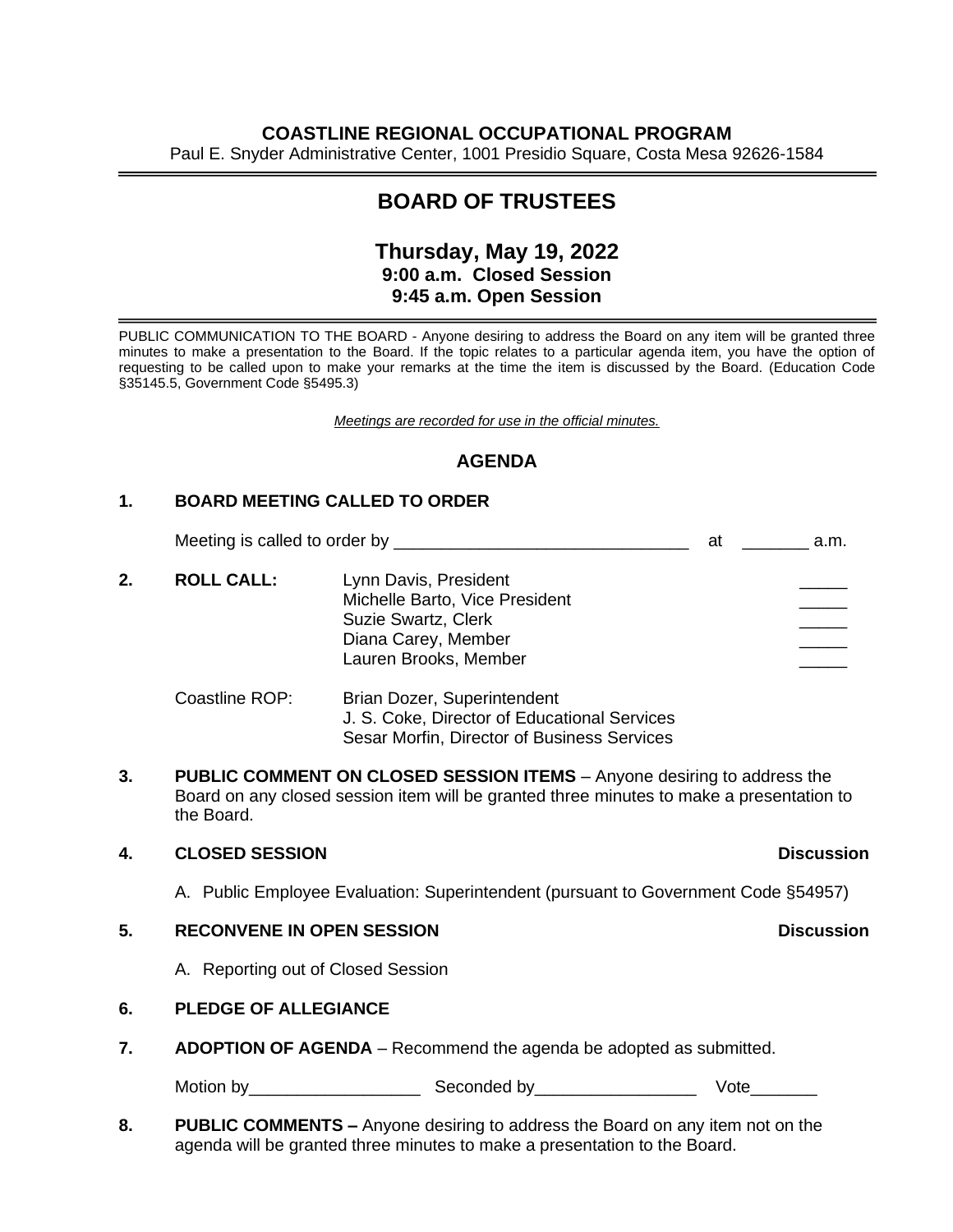### **INFORMATION ITEMS**

|  | 9. | <b>SUPERINTENDENT'S REPORT - Brian Dozer</b> |
|--|----|----------------------------------------------|
|--|----|----------------------------------------------|

## **10. EDUCATIONAL SERVICES' UPDATE – J. S. Coke**

# **DISCUSSION/ACTION ITEMS**

| 11. | <b>AB 361- Brown Act Amendment</b><br>According to AB 361, it is recommended the Board continue<br>to meet in person unless (1) state or local health officials have<br>of the attendees. | imposed or recommended measures to promote social distancing<br>or (2) the legislative body has determined by a majority vote that<br>meeting in person would present an imminent risk to the health or safety | <b>Discussion/Action</b>    |  |
|-----|-------------------------------------------------------------------------------------------------------------------------------------------------------------------------------------------|----------------------------------------------------------------------------------------------------------------------------------------------------------------------------------------------------------------|-----------------------------|--|
|     |                                                                                                                                                                                           |                                                                                                                                                                                                                |                             |  |
| 12. |                                                                                                                                                                                           | <b>Board Meeting Date/Time Changes</b>                                                                                                                                                                         |                             |  |
|     |                                                                                                                                                                                           |                                                                                                                                                                                                                |                             |  |
| 13. | <b>Quarterly Report of Investment Performance</b>                                                                                                                                         | <b>Discussion</b>                                                                                                                                                                                              |                             |  |
| 14. | Entrepreneurial Learning Initiative (ELI) -<br>Recommend the Board approve the "Developing an<br>Entrepreneurial Mindset" professional development program<br>with ELI.                   | <b>Discussion/Action</b>                                                                                                                                                                                       |                             |  |
|     |                                                                                                                                                                                           |                                                                                                                                                                                                                |                             |  |
| 15. | <b>CEO Leadership Alliance</b> – Recommend the Board<br>approve the Memorandum of Understanding between<br>CEO Leadership Alliance and Coastline ROP.                                     | <b>Discussion/Action</b>                                                                                                                                                                                       |                             |  |
|     |                                                                                                                                                                                           |                                                                                                                                                                                                                | $Vote$ <sub>_________</sub> |  |
| 16. | <b>New Course Outline</b> – Recommend the Board approve<br>the new course outline for Careers in Artificial Intelligence.                                                                 |                                                                                                                                                                                                                | <b>Discussion/Action</b>    |  |
|     |                                                                                                                                                                                           |                                                                                                                                                                                                                | Vote                        |  |
| 17. | <b>New Course Outlines</b> – Recommend the Board approve<br>the new course outlines for Automotive Dual Enrollment<br>Pathway.                                                            |                                                                                                                                                                                                                | <b>Discussion/Action</b>    |  |
|     |                                                                                                                                                                                           |                                                                                                                                                                                                                | Vote                        |  |
| 18. | Intranet and Wireless Network Upgrade - Recommend<br>the Board approve the upgrade to the Presidio Site<br>intranet and wireless network with SHI International Corp.                     |                                                                                                                                                                                                                | <b>Discussion/Action</b>    |  |
|     |                                                                                                                                                                                           |                                                                                                                                                                                                                | $Vote$ <sub>_________</sub> |  |